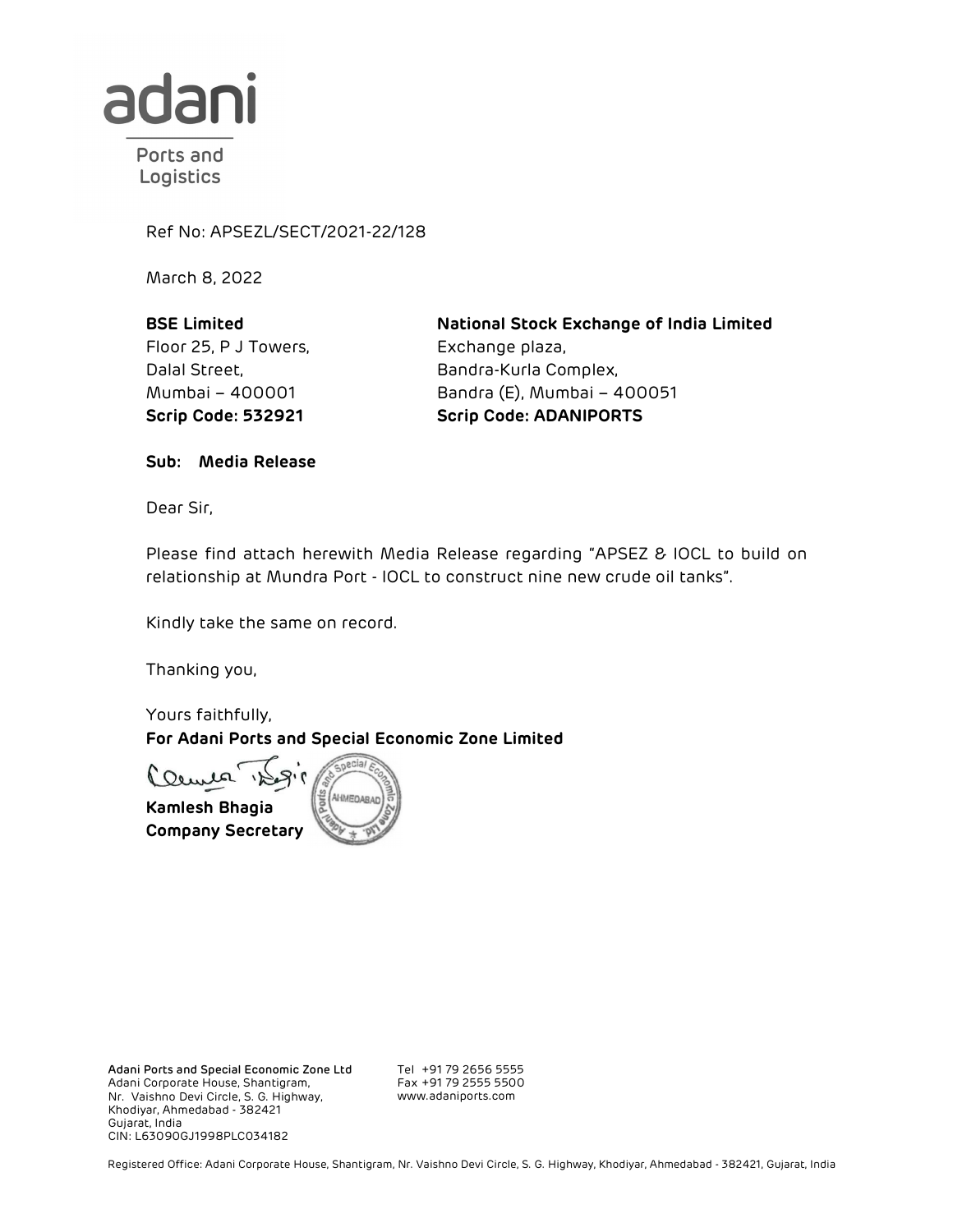

Media Release

## **APSEZ & IOCL to build on relationship at Mundra Port**

## **IOCL to construct nine new crude oil tanks**

**08 March 2022, Ahmedabad**: Adani Ports and Special Economic Zone Ltd (APSEZ) has signed an agreement with Indian Oil Corp Ltd (IOCL) towards augmentation of IOC's crude oil volumes at Mundra. IOCL shall expand its existing Crude Oil Tank Farm at APSEZ's Mundra Port, thus enabling it to handle and blend additional 10 mmtpa crude oil at Mundra. This will support IOCL's expansion of its Panipat Refinery (Haryana). IOCL is raising the capacity at its Panipat Refinery by 66% to 25 MMPTA to meet India's rapidly growing energy requirements.

"Mundra Port is a major economic gateway that serves the northern hinterland of India by providing multimodal connectivity. It gives us immense pride to strengthen our partnership further and support IOCL, which plays a vital role in ensuring the energy security of the nation. As IOCL's trusted long-term partner, APSEZ is well equipped to handle the additional 10 MMTPA crude oil at our existing single buoy mooring (SBM) at Mundra." said Mr **Karan Adani, CEO and Whole Time Director of APSEZ**.

IOCL, which accounts for nearly half of India's petroleum products' market share, has a refining capacity of 80.55 MMTPA and over 15,000 KM of pipeline network. Part of IOCL's current crude oil requirement of 15 MMTPA for its Panipat Refinery is handled at the SBM at Mundra Port. The Mundra SBM is located 3-4 km off the coast where Very Large Crude Carriers (VLCCs) unload crude oil. An undersea pipeline then transports this crude oil from SBM to the Crude Oil Tank Farm and thereafter to the refinery at Panipat via the Mundra Panipat Pipeline (MPPL).

IOCL is currently operating a crude oil tank farm in an exclusive area in Adani's Mundra Special Economic Zone, consisting of 12 tanks with a total capacity of 720,000 KL. The addition of 9 new tanks will augment the storage capacity to 1,260,000 KL, thus making Mundra Port by far the largest port based crude oil storage facility for IOCL. This shall be accompanied by augmentation of the MPPL pipeline capacity by IOCL to 17.5 mmtpa. IOCL Board had approved a capital expenditure of INR 9000 crore for the crude oil tanks and MPPL augmentation in December 2021.